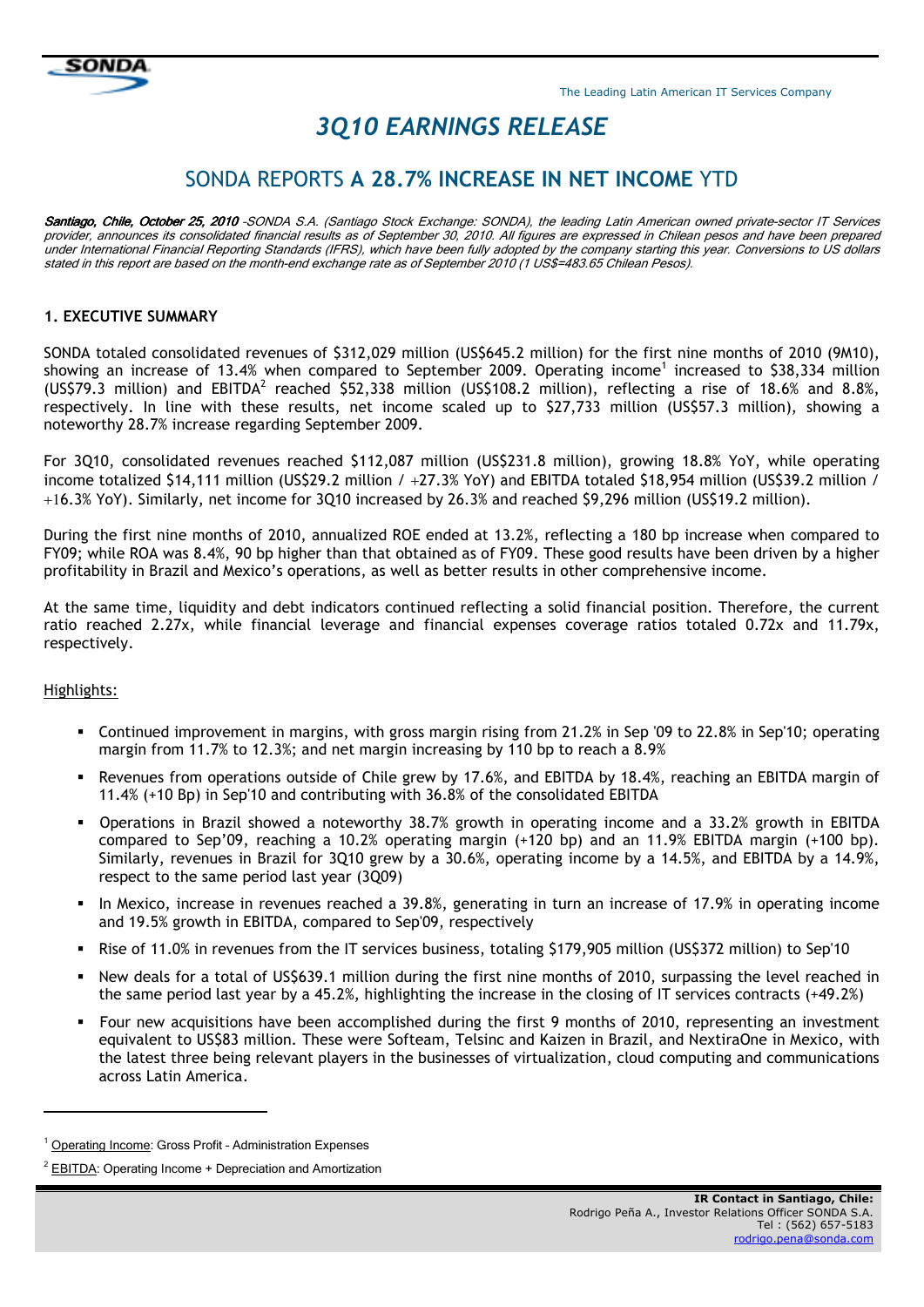

## **Figure 1 - Consolidated Financial Statements**

| <b>CONSOLIDATED FINANCIAL STATEMENT</b>                             |            |            |           |          |  |  |  |  |  |  |  |  |
|---------------------------------------------------------------------|------------|------------|-----------|----------|--|--|--|--|--|--|--|--|
|                                                                     | SONDA S.A. |            |           |          |  |  |  |  |  |  |  |  |
| In millions of Ch\$                                                 |            |            |           |          |  |  |  |  |  |  |  |  |
| <b>Income Statement</b>                                             | sep-09     | sep-10     | Desv.     | Var.%    |  |  |  |  |  |  |  |  |
| lRevenues                                                           | 275,156    | 312,029    | 36,873    | 13.4%    |  |  |  |  |  |  |  |  |
| Cost of Sales                                                       | $-216,865$ | $-241,003$ | $-24,138$ | 11.1%    |  |  |  |  |  |  |  |  |
| <b>Gross Profit</b>                                                 | 58,291     | 71,026     | 12,735    | 21.8%    |  |  |  |  |  |  |  |  |
| Administration Expenses                                             | $-25,979$  | $-32,691$  | $-6,712$  | 25.8%    |  |  |  |  |  |  |  |  |
| <b>Operating Income</b>                                             | 32,311     | 38,334     | 6,023     | 18.6%    |  |  |  |  |  |  |  |  |
| Depreciation and Amortization                                       | 15,791     | 14,004     | $-1,787$  | $-11.3%$ |  |  |  |  |  |  |  |  |
| <b>EBITDA</b>                                                       | 48,102     | 52,338     | 4,236     | 8.8%     |  |  |  |  |  |  |  |  |
| Other Income                                                        | 1,582      | 806        | $-776$    | $-49.0%$ |  |  |  |  |  |  |  |  |
| lFinancial Income                                                   | 2,435      | 4,046      | 1,611     | 66.1%    |  |  |  |  |  |  |  |  |
| Financial Expenses                                                  | $-2,203$   | $-4,027$   | $-1,825$  | 82.8%    |  |  |  |  |  |  |  |  |
| Foreign Exchange Differences                                        | 99         | 2,288      | 2,189     | 2201.2%  |  |  |  |  |  |  |  |  |
| Income (Loss) for Indexed Assets and Liabilities                    | $-1,194$   | $-826$     | 367       | $-30.8%$ |  |  |  |  |  |  |  |  |
| Other Gains (Losses)                                                | $-3,765$   | $-5,139$   | $-1,374$  | 36.5%    |  |  |  |  |  |  |  |  |
| <b>Net Income before Taxes</b>                                      | 29,267     | 35,483     | 6,216     | 21.2%    |  |  |  |  |  |  |  |  |
| Income Tax Expense                                                  | $-6,612$   | $-6,476$   | 136       | $-2.1%$  |  |  |  |  |  |  |  |  |
| Net Income from Continuing Operations                               | 22,655     | 29,007     | 6,351     | 28.0%    |  |  |  |  |  |  |  |  |
| Net Income Attributable to Minority Interest                        | 1,113      | 1,273      | 161       | 14.4%    |  |  |  |  |  |  |  |  |
| Net Income Attributable to Owners of the Company                    | 21,543     | 27,733     | 6,191     | 28.7%    |  |  |  |  |  |  |  |  |
| <b>Balance Sheet</b>                                                | dic-09     | sep-10     | Desv.     | Var.%    |  |  |  |  |  |  |  |  |
| <b>Assets</b>                                                       | 453,282    | 506,898    | 53,615    | 11.8%    |  |  |  |  |  |  |  |  |
| Current Assets                                                      | 252,735    | 263,747    | 11,013    | 4.4%     |  |  |  |  |  |  |  |  |
| Cash and Cash Equivalents                                           | 111,611    | 21,610     | $-90,001$ | $-80.6%$ |  |  |  |  |  |  |  |  |
| <b>Financial Investments</b>                                        | 15,066     | 62,871     | 47,805    | 317.3%   |  |  |  |  |  |  |  |  |
| Trade Accounts Receivable and Other Receivables, Net                | 74,257     | 96,089     | 21.832    | 29.4%    |  |  |  |  |  |  |  |  |
| Accounts Receivable from Related Companies                          | 19,699     | 16,677     | $-3,023$  | $-15.3%$ |  |  |  |  |  |  |  |  |
| Inventories                                                         | 12,935     | 33,231     | 20,296    | 156.9%   |  |  |  |  |  |  |  |  |
| <b>Other Assets</b>                                                 | 19,166     | 33,270     | 14,103    | 73.6%    |  |  |  |  |  |  |  |  |
| Property, Plant and Equipment, Net                                  | 50,841     | 53,562     | 2,720     | 5.4%     |  |  |  |  |  |  |  |  |
| Investment Properties                                               | 3,439      | 3,432      | $-7$      | $-0.2%$  |  |  |  |  |  |  |  |  |
| Intangibles Assets and Goodwill                                     | 112,843    | 152,196    | 39,353    | 34.9%    |  |  |  |  |  |  |  |  |
| <b>Other Assets</b>                                                 | 33,424     | 33,961     | 537       | 1.6%     |  |  |  |  |  |  |  |  |
| <b>Liabilities</b>                                                  | 166,294    | 210,959    | 44,665    | 26.9%    |  |  |  |  |  |  |  |  |
| Current Liabilities                                                 | 77,868     | 116,225    | 38,358    | 49.3%    |  |  |  |  |  |  |  |  |
| <b>Other Current Financial Liabilities</b>                          | 10,928     | 10,319     | $-609$    | $-5.6%$  |  |  |  |  |  |  |  |  |
| <b>Other Liabilities</b>                                            | 66,940     | 105,907    | 38,967    | 58.2%    |  |  |  |  |  |  |  |  |
| Other Non-Current Financial Liabilities                             | 70,795     | 75,137     | 4,342     | 6.1%     |  |  |  |  |  |  |  |  |
| Other Liabilities, Non-Current                                      | 17,631     | 135,822    | 118,191   | 670.4%   |  |  |  |  |  |  |  |  |
| Minority Interest                                                   | 3,516      | 3,464      | $-52$     | $-1.5%$  |  |  |  |  |  |  |  |  |
| Total Shareholders' Equity Attributable to Owners of the<br>Company | 283,472    | 292,475    | 9,002     | 3.2%     |  |  |  |  |  |  |  |  |
| Total Liabilities and Shareholders' Equity                          | 453,282    | 506,898    | 53,615    | 11.8%    |  |  |  |  |  |  |  |  |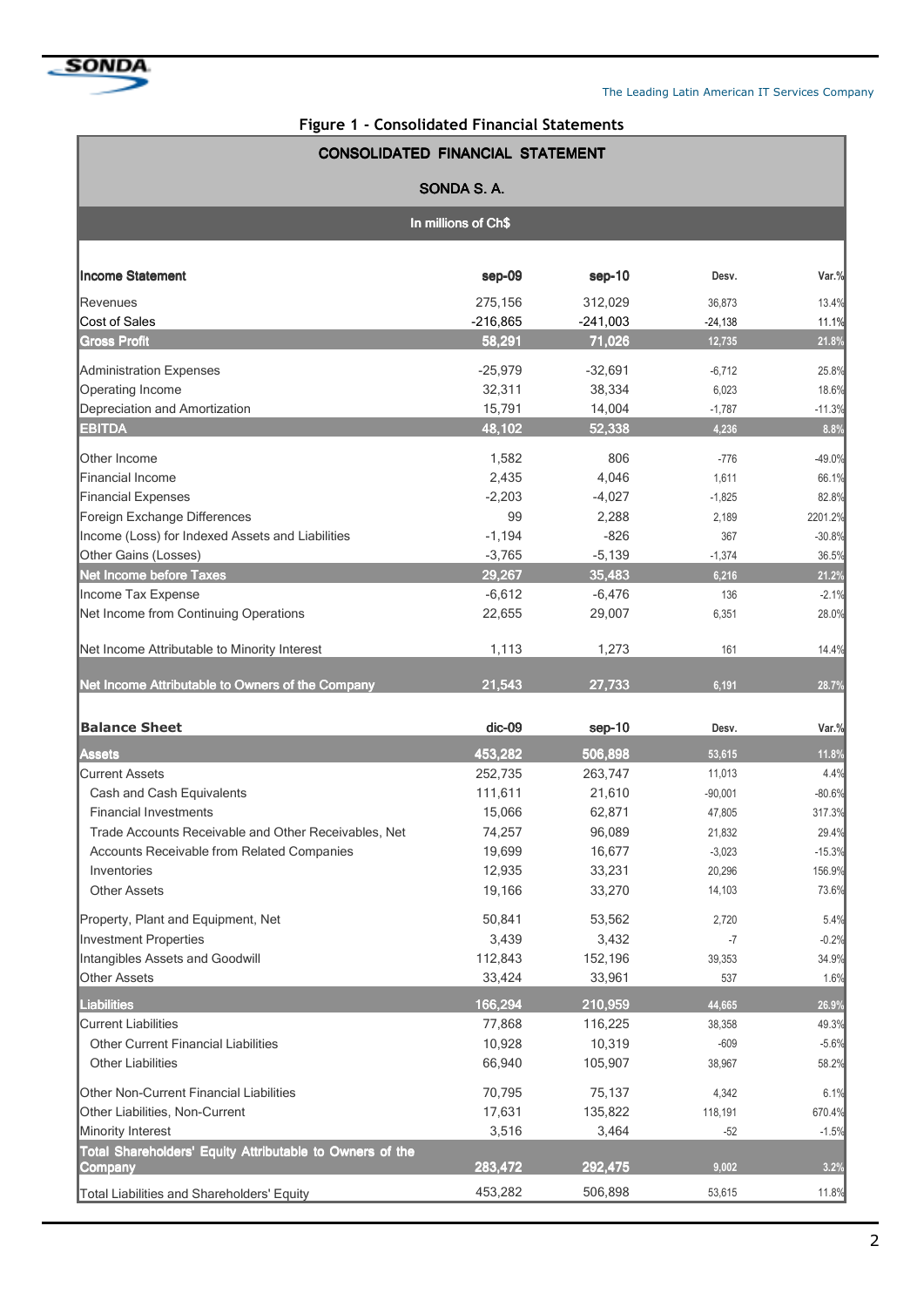

#### **2. MANAGEMENT DISCUSSION AND ANALYSIS ON 9M10 AND 3Q10 CONSOLIDATED RESULTS**

#### **CONSOLIDATED RESULTS FOR SEPTEMBER 2010 (9M10)**

## **REVENUES**

Consolidated revenues amounted \$312,029 million (US\$645.2 million) for 9M10, representing a 13.4% increase when compared to the same period last year, mostly explained by:

- 11.0% rise in revenues from IT services business YTD, totalizing \$179,905 million (US\$371.9 million), as a result of:
	- 31.7% greater revenues from IT support services (+\$10,803 million / US\$22.3 million), mostly due to a greater level of activity in Brazil and OPLA
	- 12.0% increase mainly in professional services' revenues (+\$5,471 million / US\$11.3 million), primarily coming from operations in Brazil and OPLA
- growth of 30.1% in platforms business, with total revenues of \$93,830 million (US\$194.0 million), mainly as a result of:
	- larger hardware sales (+\$20,317 million / US\$42.0 million), to a large extent due to new businesses in Chile and Brazil
- application business reached revenues of \$38,293 million (US\$79.2 million) for 9M10, representing a 6.4% decline regarding 9M09, mostly explained by:
	- increase in license sales (+\$2,413 million / US\$4.9 million), specially from SAP and proprietary software in Brazil, was not large enough to offset lower revenues from software implementations projects

Regarding revenue breakdown by business line, IT services business contributed with a 57.7% of consolidated revenues during 9M10, applications service line provided a 12.3% and platforms business generated the remaining 30.1%.

| <b>SONDA CONSOLIDATED</b>           |         |         |         |
|-------------------------------------|---------|---------|---------|
| <b>Revenues in Millions of Ch\$</b> | sep-09  | sep-10  | %       |
| <b>Business Line</b>                |         |         |         |
| Platforms                           | 72,113  | 93,830  | 30.1%   |
| <b>IT Services</b>                  | 162,133 | 179,905 | 11.0%   |
| Applications                        | 40,910  | 38,293  | $-6.4%$ |
| <b>Total</b>                        | 275,156 | 312,029 | 13.4%   |
| <b>Share by Business Line</b>       |         |         |         |
| Platforms                           | 26.2%   | 30.1%   |         |
| <b>IT Services</b>                  | 58.9%   | 57.7%   |         |
| Applications                        | 14.9%   | 12.3%   |         |
| <b>Total</b>                        | 100.0%  | 100.0%  |         |

## **Figure 2 - Consolidated Revenues by Business Line**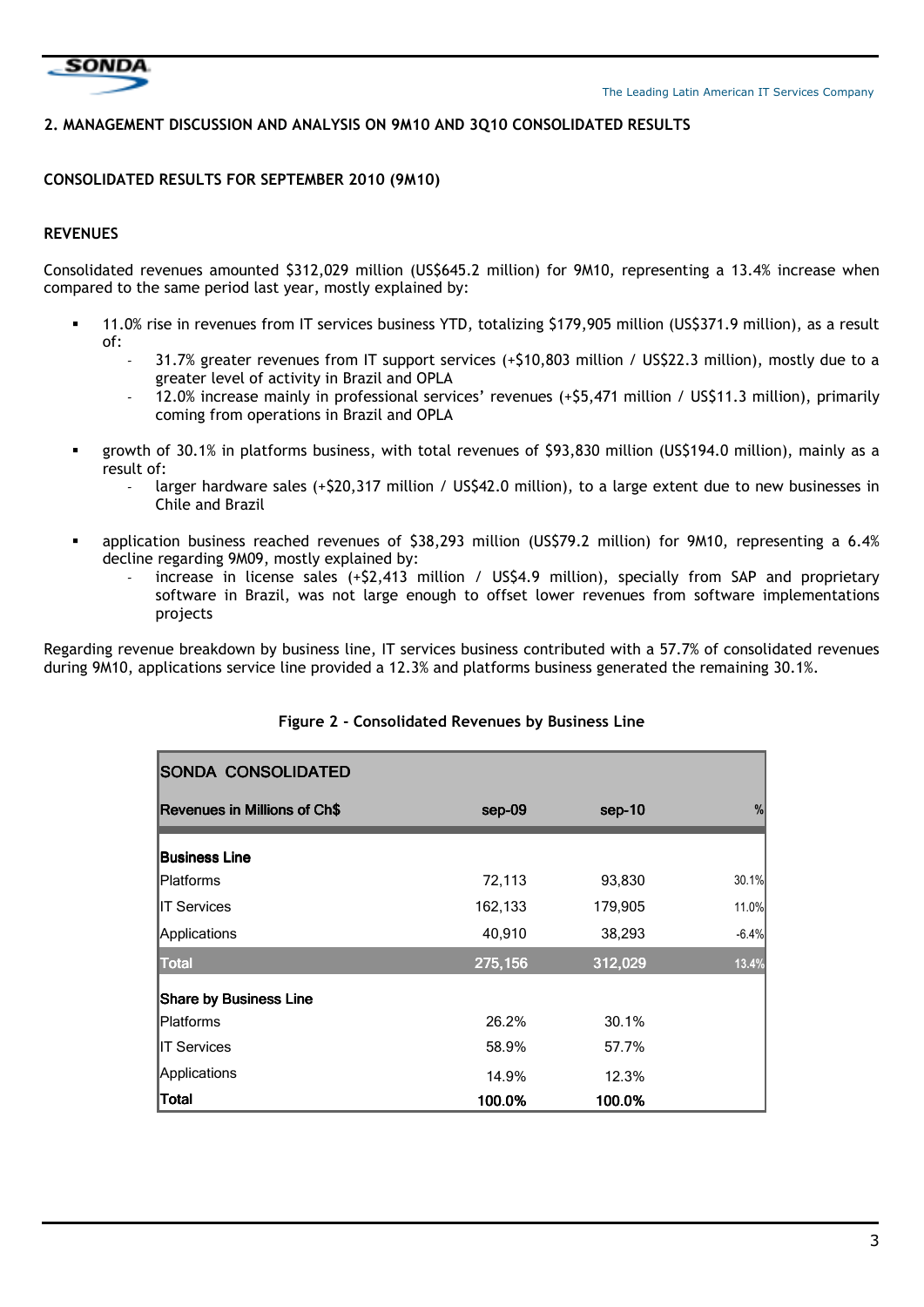

#### **COST OF SALES AND SELLING, GENERAL AND ADMINISTRATIVE EXPENSES**

Cost of sales accumulated \$241,003 million (US\$498.3 million) for 9M10, showing an 11.1% increase, primarily as a result of higher cost of sales related to the platforms business in Chile and Brazil.

Administration expenses totaled \$32,691 million (US\$67.6 million), with an increase of 25.8% when compared to 9M09, mostly explained by the consolidation of Telsinc, Softeam, Kaizen and NextiraOne.

## **OPERATING INCOME AND EBITDA**

Operating income reached \$38,334 million (US\$79.3 million) for 9M10, representing an increase of 18.6% regarding 9M09. This is primarily due to better operating results from operations in Brazil. On the other hand, gross margin as a percentage of revenues scaled up to 22.8%, growing 160 bp when compared to the same period last year, while operating margin increased 50 bp to 12.3%.

EBITDA totaled \$52,338 million (US\$108.2 million) for 9M10, with an increase of 8.8% over the same previous period, mainly as a result of the better results obtained in Brazil and Mexico. EBITDA margin reached 16.8%.

## **Figure 3 - Income Statement**

| <b>SONDA CONSOLIDATED INCOME STATEMENT</b>       |            |            |               |
|--------------------------------------------------|------------|------------|---------------|
| Millions of Ch\$                                 |            |            |               |
| <b>INCOME STATEMENT</b>                          | sep-09     | sep-10     | $\frac{9}{8}$ |
| <b>IRevenues</b>                                 | 275,156    | 312,029    | 13.4%         |
| Cost of Sales                                    | $-216,865$ | $-241,003$ | 11.1%         |
| <b>Gross Profit</b>                              | 58,291     | 71,026     | 21.8%         |
| Administration Expenses                          | $-25,979$  | $-32,691$  | 25.8%         |
| Operating Income                                 | 32,311     | 38,334     | 18.6%         |
| <b>EBITDA</b>                                    | 48,102     | 52,338     | 8.8%          |
| Net Income Attributable to Owners of the Company | 21,543     | 27,733     | 28.7%         |
| <b>FINANCIAL RATIOS</b>                          |            |            |               |
| Gross Margin                                     | 21.2%      | 22.8%      |               |
| <b>Operating Margin</b>                          | 11.7%      | 12.3%      |               |
| <b>EBITDA Margin</b>                             | 17.5%      | 16.8%      |               |
| Net Margin                                       | 7.8%       | 8.9%       |               |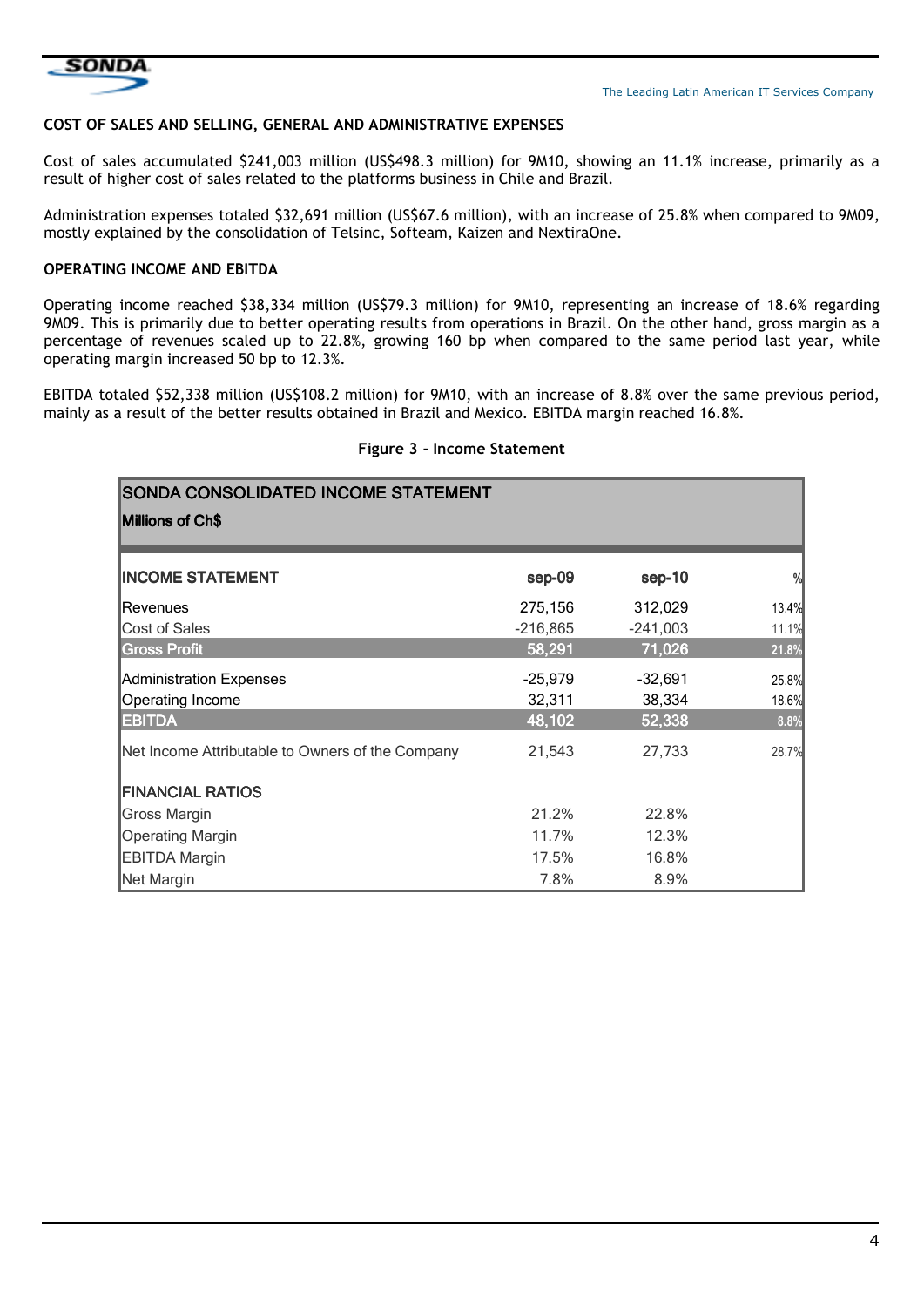

#### **OTHER COMPREHENSIVE INCOME (EXCLUDING ADMINISTRATION EXPENSES)**

Total other comprehensive income, excluding administration expenses, improved by 6.3% for 9M10, from -\$3,044 million (-US\$6.3 million) to -\$2,852 million (-US\$5.9 million).

#### **NET INCOME**

Net income attributable to the owners of the company, reached \$27,733 million (US\$57.3 million) for 9M10, reflecting a 28.7% increase when compared to the same period last year, mostly due to the larger operating income obtained during the first nine months of this year. Net margin grew 110 bp, from 7.8% for 9M09 to 8.9% for 9M10.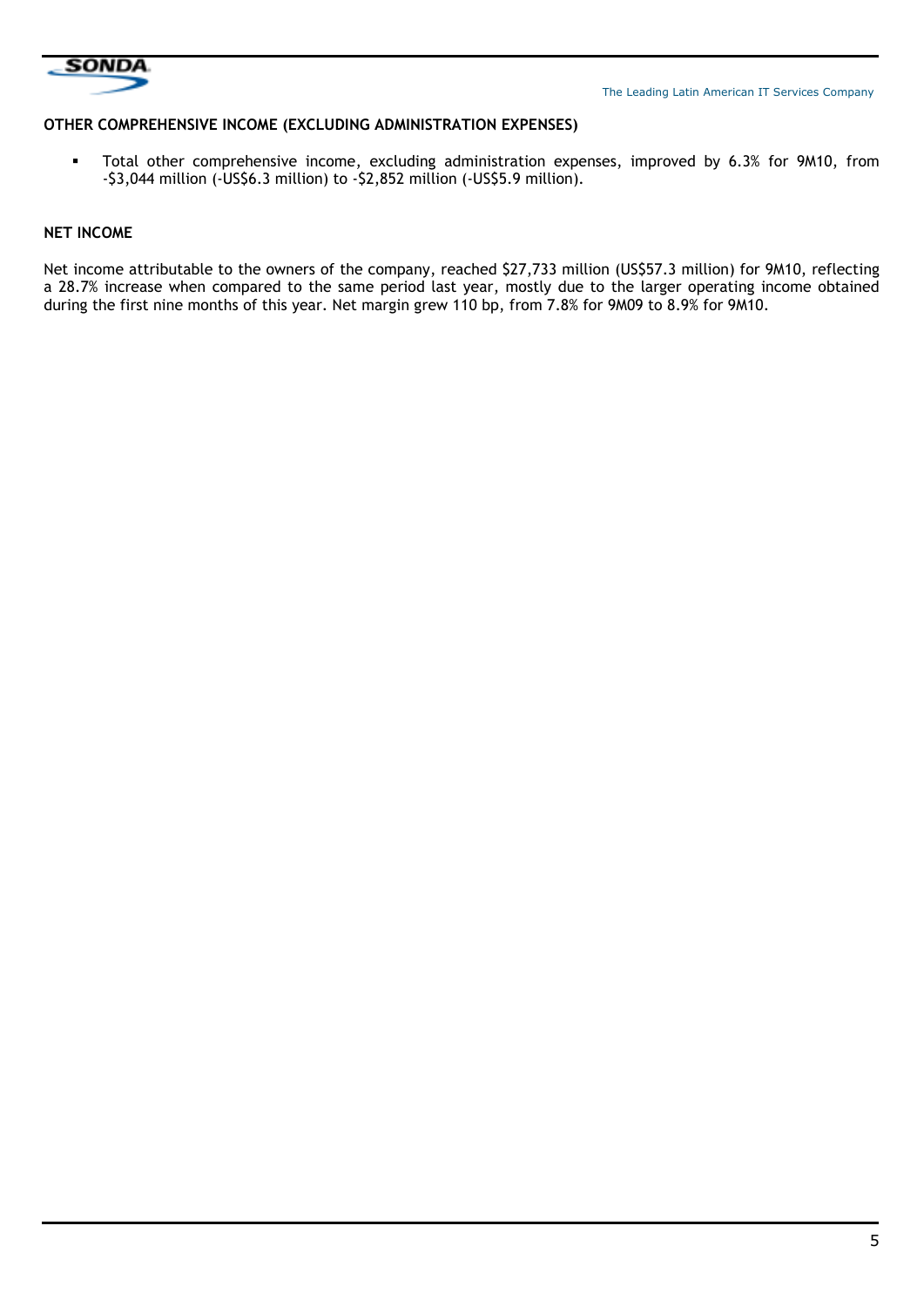

## **CONSOLIDATED RESULTS FOR THE THIRD QUARTER OF 2010 (3Q10)**

## **REVENUES**

Consolidated revenues reached \$112,087 million (US\$231.8 million) in 3Q10, up 18.8% YoY, mainly due to:

- larger revenues from IT services business (+12.8% YoY), showing \$61,692 million (US\$127.6 million) in 3Q10, driven by:
	- 71.0% rise in revenues from IT support services (\$11,044 million / US\$22.8 million), in line with larger revenues in Brazil and OPLA
	- larger revenues (+6.8%) related to professional services (\$10,126 million / US\$20.9 million), mostly due to new businesses in Brazil and OPLA
	- 47.6% growth rate in platforms business, reaching \$36,173 million (US\$74.8 million), mainly as result of:
		- higher revenues from hardware sales (\$30,852 million / US\$63.8 million), primarily from new businesses in Chile and Brazil
- revenues from the applications business reached \$14,221 million (US\$29.4 million) during 3Q10, due to :
	- 6.0% rise in license sales (\$1,652 million / US\$3.4 million) and 23.4% up in software development and maintenance (\$6,879 million / US\$14.2 million), mainly due to new businesses in Brazil, offset by lower revenues (−29.2%) from software implementation projects (\$5,578 million / US\$11.5 million)

In terms of revenue breakdown by business lines, IT services contributed with 55.0% (−3.0% YoY) of consolidated revenues during the third quarter of 2010, while applications and platforms lines provided 12.7% (−3.4% YoY) and 32.3% (+6.3% YoY), respectively.

| <b>SONDA CONSOLIDATED</b>           |        |         |          |
|-------------------------------------|--------|---------|----------|
| <b>Revenues in Millions of Ch\$</b> | 3Q09   | 3Q10    | Var. $%$ |
| <b>Business Line</b>                |        |         |          |
| <b>IPlatforms</b>                   | 24,512 | 36,173  | 47.6%    |
| <b>IT Services</b>                  | 54,681 | 61,692  | 12.8%    |
| Applications                        | 15,138 | 14,221  | $-6.1%$  |
| Total                               | 94,331 | 112,087 | 18.8%    |
| <b>Share by Business Line</b>       |        |         |          |
| <b>IPlatforms</b>                   | 26.0%  | 32.3%   |          |
| <b>IT Services</b>                  | 58.1%  | 55.0%   |          |
| Applications                        | 16.0%  | 12.7%   |          |
| <b>Total</b>                        | 100.0% | 100.0%  |          |

#### **Figure 4 - Consolidated Revenues by Business Line**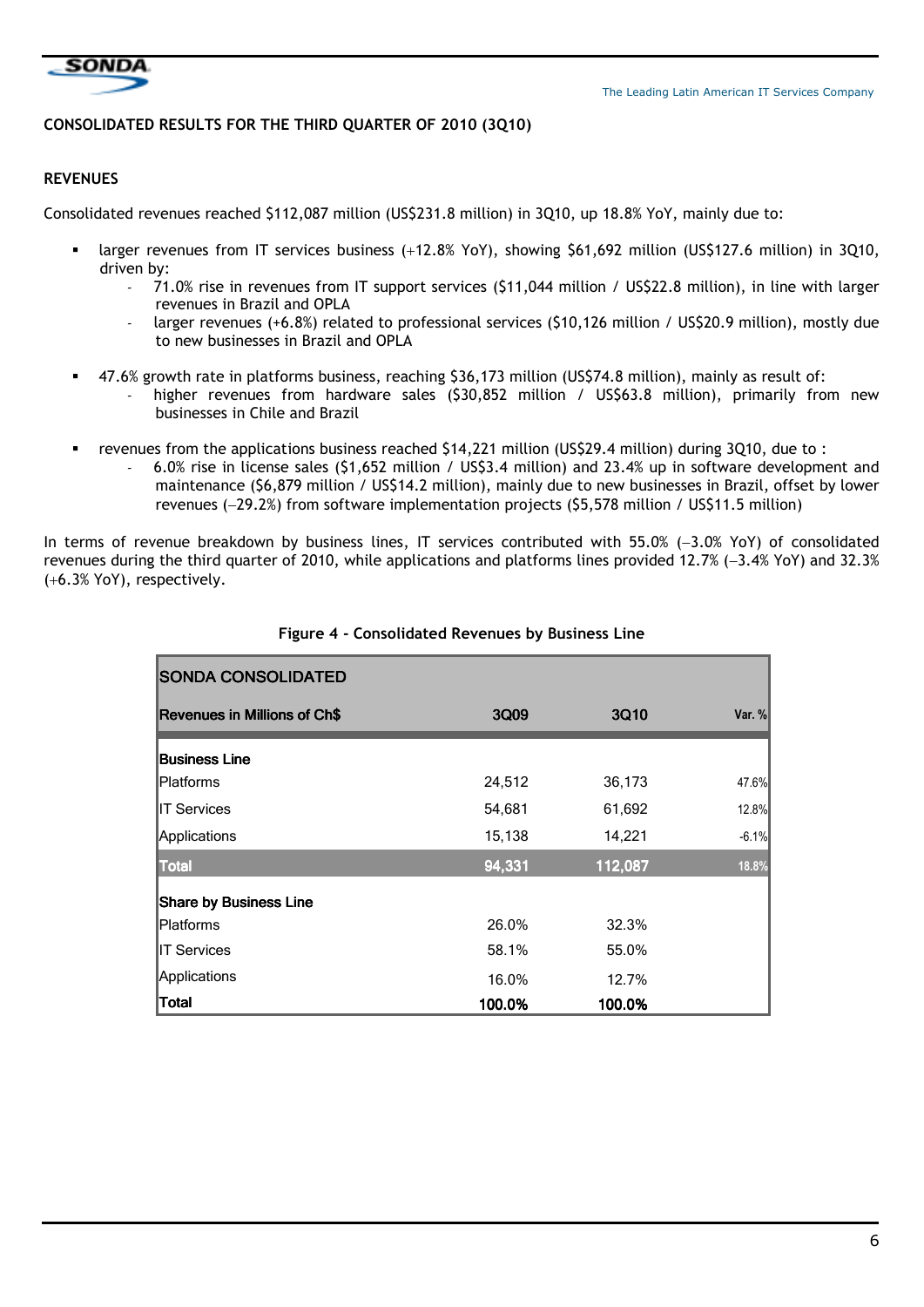

#### **COST OF SALES AND SELLING, GENERAL AND ADMINISTRATIVE EXPENSES**

Cost of sales amounted \$85.886 million (US\$177,6 million) during 3Q10, reflecting an increase of 15.8% YoY, primarily as a result of higher costs of sales in Brazil, partially offset by cost reductions in OPLA.

Administration expenses increased by 32.9% in 3Q10 to \$12,089 million (US\$25.0 million), reflecting higher expenses in Brazil due to the consolidation of Telsinc, Softeam, Kaizen and NextiraOne.

## **OPERATING INCOME AND EBITDA**

Operating income grew to \$14,111 million (US\$29.2 million) in 3Q10 (+27.3% YoY), driven by better operating results in Brazil (+14.5%). Similarly, gross margin as a percentage of revenues scaled to 23.4%, (+200 bp YoY), while operating margin increased 80 bp, to 12.6%.

EBITDA was \$18,954 million (US\$39.2 million / +16.3% YoY) for 3Q10, mainly due to better results in Brazil and Mexico. EBITDA margin reached 16.9% for the period.

| <b>SONDA CONSOLIDATED</b>                           |           |           |               |
|-----------------------------------------------------|-----------|-----------|---------------|
| Millions of Ch\$                                    |           |           |               |
|                                                     |           |           |               |
| <b>INCOME STATEMENT</b>                             | 3Q09      | 3Q10      | $\frac{0}{0}$ |
| Revenues                                            | 94,331    | 112,087   | 18.8%         |
| Cost of Sales                                       | $-74,147$ | $-85,886$ | 15.8%         |
| <b>Gross Profit</b>                                 | 20,184    | 26,200    | 29.8%         |
| <b>Operating Income</b>                             | 11,088    | 14,111    | 27.3%         |
| <b>EBITDA</b>                                       | 16,298    | 18,954    | 16.3%         |
| Net Income Attributable to Owners of the<br>Company | 7,361     | 9,296     | 26.3%         |
| <b>FINANCIAL RATIOS</b>                             |           |           |               |
| Gross Margin                                        | 21.4%     | 23.4%     |               |
| <b>Operating Margin</b>                             | 11.8%     | 12.6%     |               |
| <b>EBITDA Margin</b>                                | 17.3%     | 16.9%     |               |
| Net Margin                                          | 7.8%      | 8.3%      |               |

#### **Figure 5 - Income Statement**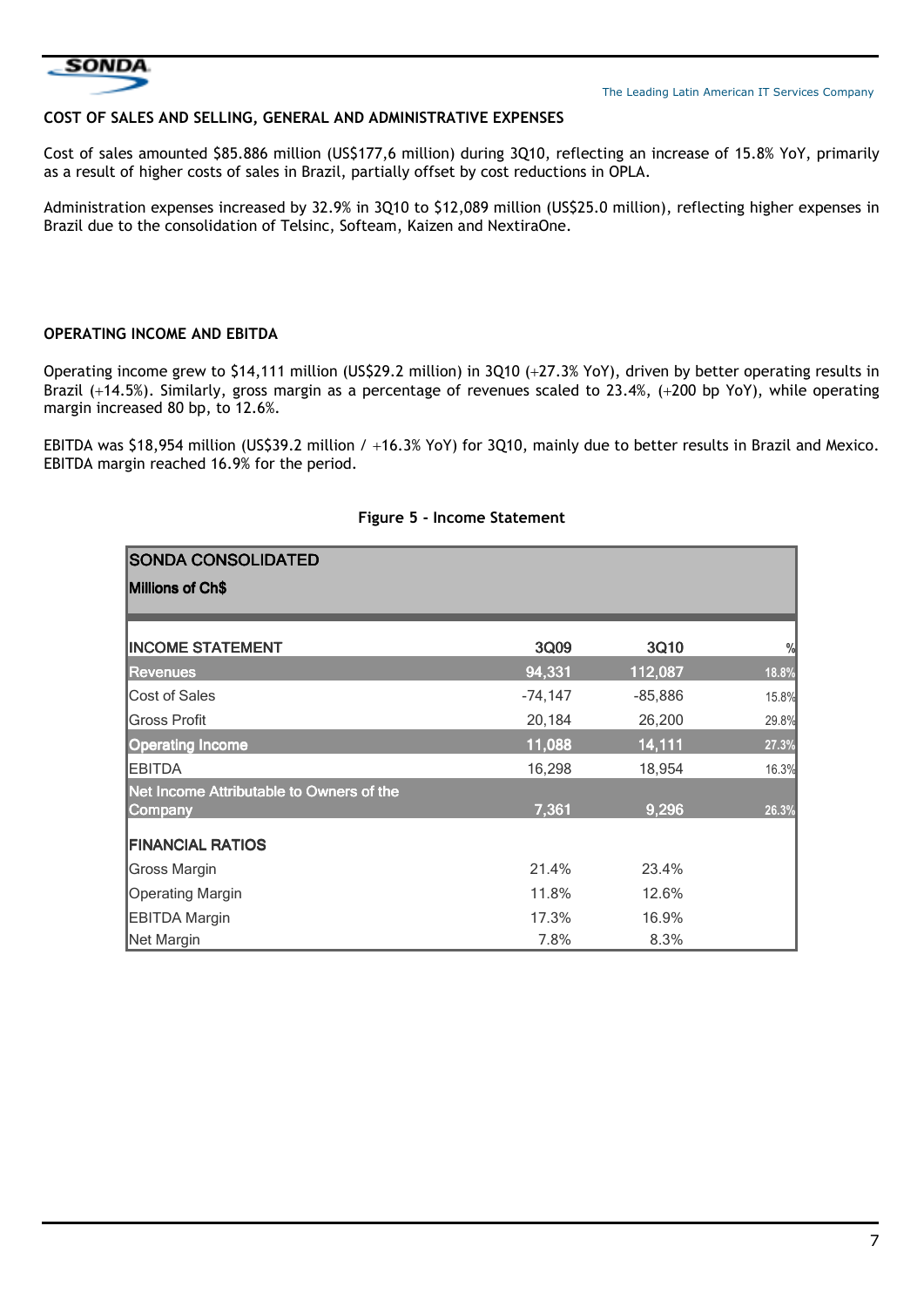

### **OTHER COMPREHENSIVE INCOME (EXCLUDING ADMINISTRATION EXPENSES)**

Total other comprehensive income, excluding administration expenses, drop by 42.9% YoY, from -\$9,655 million (**-** US\$20.0 million) to -\$13,795 million (-US\$28.5 million), mainly due to:

- Larger financial costs for \$768 million (US\$1.6 million) and Other Losses increased for \$1,540 million(US\$3.2 million)
- This was partially offset by a \$816 million (US\$1.7 million) gain in foreign exchange differences

#### **NET INCOME**

Net income attributable to the owners of the Company, amounted \$9,296 million (US\$19.2 million) for 3Q10, showing a 26.3% increase YoY, propelling net margin to 8.3% from 7.8% for 3Q09 (+50 bp).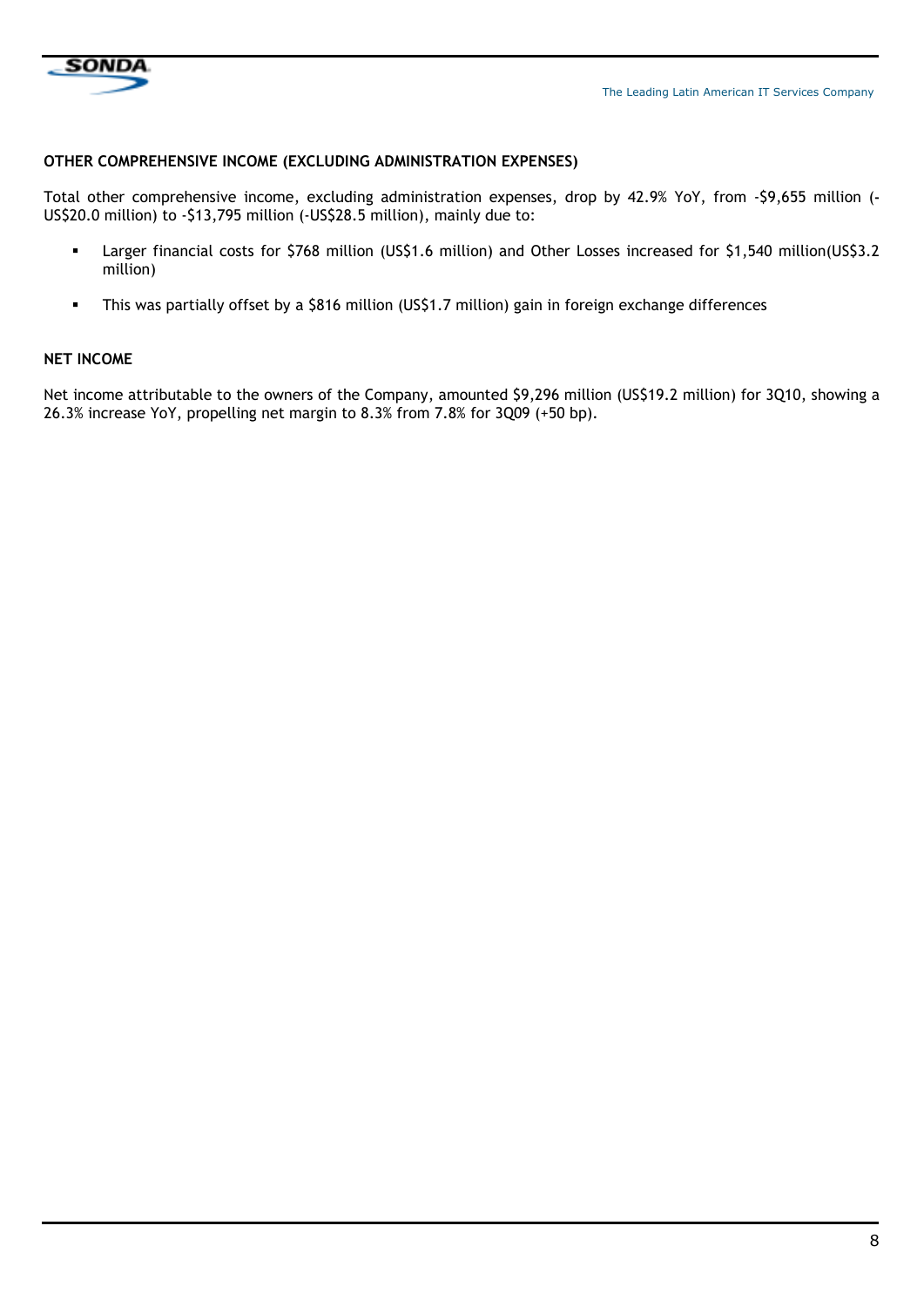

## **3. REGIONAL RESULTS FOR SEPTEMBER 2010 (9M10) AND THE THIRD QUARTER OF 2010 (3Q10)**

## **CHILE**

Main changes in Chile between 9M09 and 9M10 are described below:

- Revenues of \$143,006 million (US\$295.7 million) for 9M10, increasing 8.8% YoY, primarily related to higher revenues coming from the platforms business (+17.9%)
- 15.3% increase in operating income to reach \$22,687 million (US\$46.9 million), due to the higher gross profit in 9M10; partially offset by an increase in administration expenses

|                                | $sep-09$                              | $sep-10$  | Var.    | %         | 3Q09       | 3Q10       | Var.  | %     |
|--------------------------------|---------------------------------------|-----------|---------|-----------|------------|------------|-------|-------|
| <b>Millions of Ch\$</b>        |                                       |           |         |           |            |            |       |       |
| <b>CHILE</b>                   |                                       |           |         |           |            |            |       |       |
| <b>Revenues</b>                | 131,452                               | 143,006   | 11,554  | 8.8%      | 45,636     | 49.307     | 3.671 | 8.0%  |
| <b>Platforms</b>               | 52.707                                | 62.159    | 9,453   | 17.9%     | 19,650     | 21,968     | 2,317 | 11.8% |
| <b>IT Services</b>             | 71.712                                | 73,571    | 1,860   | 2.6%      | 23.444     | 24.754     | 1,310 | 5.6%  |
| Applications                   | 7.034                                 | 7,275     | 241     | 3.4%      | 2,542      | 2,586      | 43    | 1.7%  |
| Cost of Sales                  | 101.307 -<br>$\overline{\phantom{a}}$ | 108.384 - | 7,077   | $7.0% -$  | $36.044 -$ | $37.246 -$ | 1,202 | 3.3%  |
| <b>Gross Profit</b>            | 30.145                                | 34,621    | 4,476   | 14.8%     | 9,592      | 12,061     | 2,469 | 25.7% |
| <b>Administration Expenses</b> | $10.465 -$<br>$\blacksquare$          | 11.934 -  | 1.468   | $14.0% -$ | $3.783 -$  | $3.856 -$  | 74    | 1.9%  |
| <b>Operating Income</b>        | 19,679                                | 22,687    | 3,008   | 15.3%     | 5,809      | 8,205      | 2,396 | 41.2% |
| <b>EBITDA</b>                  | 31,821                                | 33,066    | 1,245   | 3.9%      | 9,749      | 11.727     | 1,978 | 20.3% |
| <b>Operating Margin</b>        | 15.0%                                 | 15.9%     | 0.9%    |           | 12.7%      | 16.6%      | 3.9%  |       |
| <b>EBITDA Margin</b>           | 24.2%                                 | 23.1%     | $-1.1%$ |           | 21.4%      | 23.8%      | 2.4%  |       |

## **Figure 6 – Business in Chile**

Main changes in Chile between 3Q09 and 3Q10 are described below:

- \$49,307 million (US\$101.9 million) in revenues for 3Q10, (+8.0% YoY), in line with higher revenues coming from the platforms business line (+11.8% YoY)
- operating income of \$8,205 million (US\$17.0 million) in the third quarter of 2010 (+41.2% YoY), due mainly to larger revenues related to the IT Services business
- 20.3% rise in EBITDA, totaling \$11,727 million (US\$24.2 million), leading EBITDA margin to 23.8% in 3Q10

## **BRAZIL**

Main changes in Brazil between 9M09 and 9M10 are described below:

- revenues for \$118,814 million (US\$245.7 million) for 9M10, increasing 21.9% YoY, primarily due to the 16.8% rise in IT services, totaling \$80,003 million (US\$165.4 million), in line with higher business volume related to IT support services (+41.1%), and the significant expansion in the platforms business
- operating income and EBITDA growing to \$12,080 million (US\$25.0 million) and \$14,130 million (US\$29.2 million), respectively,  $(+38,7%$  and  $+33,2%$ , YoY), mainly related to higher gross profit
- 130and 100 bp increase in both operating margin and EBITDA margin, respectively, reaching levels of 10.2% and 11.9%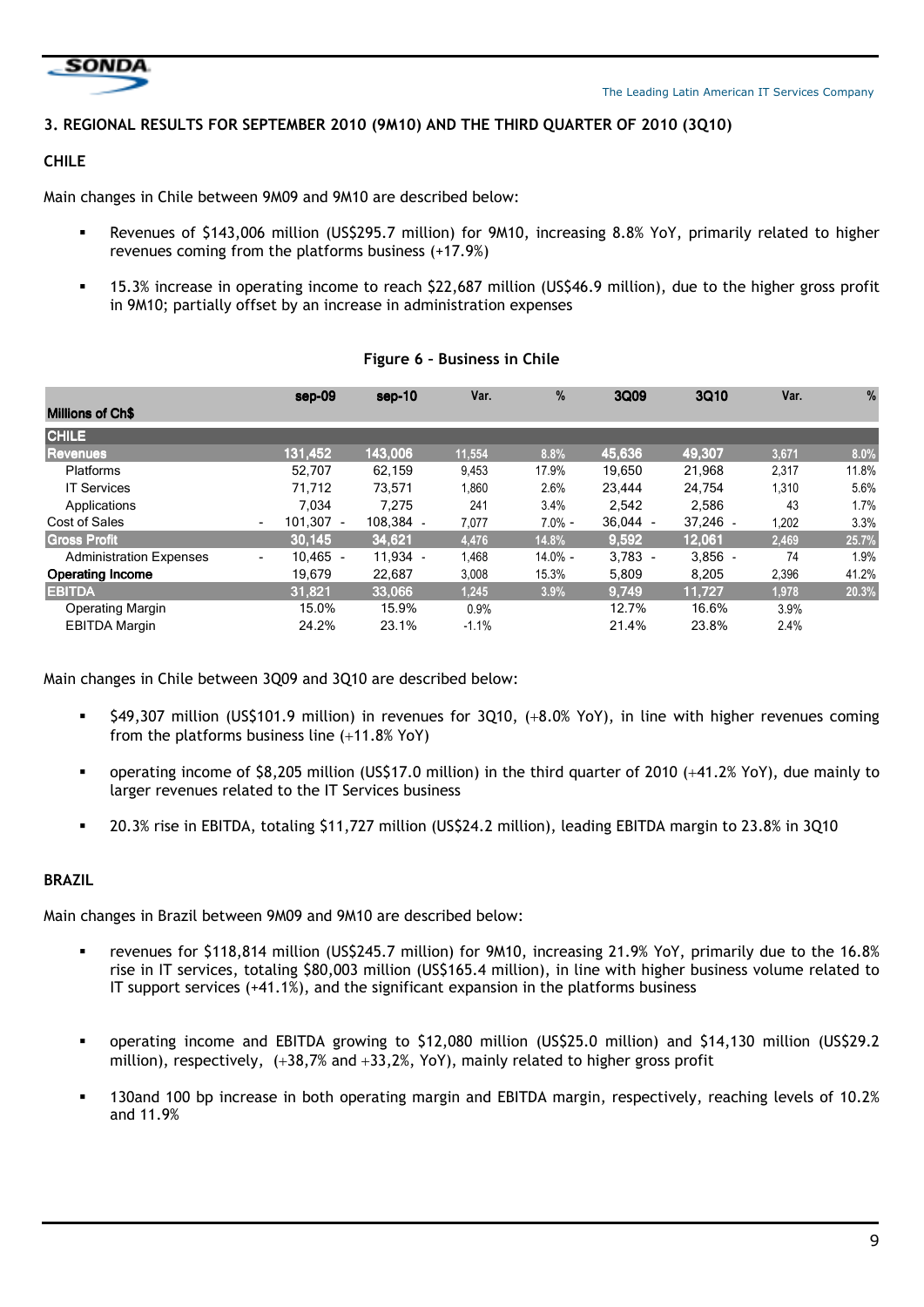

|                                | sep-09                                 | sep-10     | Var.   | %          | 3Q09       | 3Q10       | Var.    | %       |
|--------------------------------|----------------------------------------|------------|--------|------------|------------|------------|---------|---------|
| <b>Millions of Ch\$</b>        |                                        |            |        |            |            |            |         |         |
| <b>BRAZIL</b>                  |                                        |            |        |            |            |            |         |         |
| <b>Revenues</b>                | 97,491                                 | 118,814    | 21,323 | 21.9%      | 34,052     | 44,480     | 10,428  | 30.6%   |
| Platforms                      | 475                                    | 12.552     | 12,077 | 2544.1%    | 161        | 6.463      | 6,302   | 3904.9% |
| <b>IT Services</b>             | 68.479                                 | 80.003     | 11,523 | 16.8%      | 23,285     | 28,058     | 4,774   | 20.5%   |
| Applications                   | 28.537                                 | $26.259 -$ | 2.278  | $-8.0\%$   | 10.606     | $9.958 -$  | 648     | $-6.1%$ |
| <b>Cost of Sales</b>           | 78.058<br>$\overline{\phantom{a}}$     | $91.622 -$ | 13,564 | $17.4\%$ - | $26.331 -$ | $33.770 -$ | 7,439   | 28.3%   |
| <b>Gross Profit</b>            | 19.433                                 | 27,192     | 7,759  | 39.9%      | 7,721      | 10.710     | 2,989   | 38.7%   |
| <b>Administration Expenses</b> | $10.720 -$<br>$\overline{\phantom{a}}$ | $15,112 -$ | 4,392  | $41.0% -$  | $3,635 -$  | $6,033 -$  | 2,398   | 66.0%   |
| <b>Operating Income</b>        | 8.712                                  | 12.080     | 3,368  | 38.7%      | 4,087      | 4,677      | 591     | 14.5%   |
| <b>EBITDA</b>                  | 10.608                                 | 14,130     | 3,522  | 33.2%      | 4,736      | 5,444      | 707     | 14.9%   |
| <b>Operating Margin</b>        | 8.9%                                   | 10.2%      | 1.2%   |            | 12.0%      | 10.5%      | $-1.5%$ |         |
| <b>EBITDA Margin</b>           | 10.9%                                  | 11.9%      | 1.0%   |            | 13.9%      | 12.2%      | $-1.7%$ |         |

## **Figure 7 – Business in Brazil**

Main changes in Brazil between 3Q09 and 3Q10 are described below:

- revenues of \$44,480 million (US\$92.0 million) for 3Q10, growing 30.6% YoY, mostly explained by larger revenues coming from the IT Services and Platforms businesses
- larger revenues in IT services line (+20.5% YoY), to \$28,058 million (US\$58.0 million), due to larger revenues from the IT support business (+71% YoY)
- operating income and EBITDA showed a 14.5% and a 14.9% growth, reaching \$4,677 million (US\$9.7 million) and \$5,444 million (US\$11.3 million), respectively, in line with the higher gross profit obtained

## **MEXICO**

Main changes in Mexico between 9M09 and 9M10 are described below:

- 39.8% increase in revenues, totaling \$19,543 million (US\$40.4 million) as of September 2010, due to increased activity in the IT services business, (+25.8%), driven by professional services and outsourcing
- rise of 17.9% in operating income, reaching \$1,897 million (US\$3.9 million), in line with gross profit growth
- 19.5% EBITDA' growth, to \$2,165 million (US\$4.5 million) for 9M10 period
- operating margin of 9.7% and EBITDA margin of 11.1%

| Figure 8 - Business in Mexico  |                          |            |            |         |            |           |           |         |           |  |
|--------------------------------|--------------------------|------------|------------|---------|------------|-----------|-----------|---------|-----------|--|
|                                |                          | $sep-09$   | sep-10     | Var.    | $\%$       | 3Q09      | 3Q10      | Var.    | %         |  |
| <b>Millions of Ch\$</b>        |                          |            |            |         |            |           |           |         |           |  |
| <b>MEXICO</b>                  |                          |            |            |         |            |           |           |         |           |  |
| <b>Revenues</b>                |                          | 13,975     | 19,543     | 5,568   | 39.8%      | 5,077     | 8,537     | 3,460   | 68.2%     |  |
| Platforms                      |                          | 3.602      | 6.396      | 2.795   | 77.6%      | 1.206     | 4.058     | 2,852   | 236.5%    |  |
| <b>IT Services</b>             |                          | 10.217     | 12.853     | 2,636   | 25.8%      | 3,762     | 4,479     | 717     | 19.1%     |  |
| Applications                   |                          | 157        | 294        | 138     | 88.0%      | $109 -$   | $0 -$     | 109     | $-100.0%$ |  |
| Cost of Sales                  | $\overline{\phantom{a}}$ | $10.729 -$ | $15,232 -$ | 4,504   | $42.0\% -$ | $3,899 -$ | $6,701 -$ | 2,802   | 71.9%     |  |
| <b>Gross Profit</b>            |                          | 3,247      | 4,311      | 1,064   | 32.8%      | 1,178     | 1,836     | 658     | 55.8%     |  |
| <b>Administration Expenses</b> | $\overline{\phantom{a}}$ | $1.637 -$  | $2.414 -$  | 777     | $47.4% -$  | $524 -$   | $1.092 -$ | 568     | 108.3%    |  |
| <b>Operating Income</b>        |                          | 1,609      | 1,897      | 288     | 17.9%      | 654       | 744       | 90      | 13.8%     |  |
| <b>EBITDA</b>                  |                          | 1.812      | 2,165      | 353     | 19.5%      | 697       | 859       | 162     | 23.2%     |  |
| <b>Operating Margin</b>        |                          | 11.5%      | 9.7%       | $-1.8%$ | $-15.7%$   | 12.9%     | 8.7%      | $-4.2%$ | $-32.3%$  |  |
| <b>EBITDA Margin</b>           |                          | 13.0%      | 11.1%      | $-1.9%$ | $-14.6%$   | 13.7%     | 10.1%     | $-3.7%$ | $-26.7%$  |  |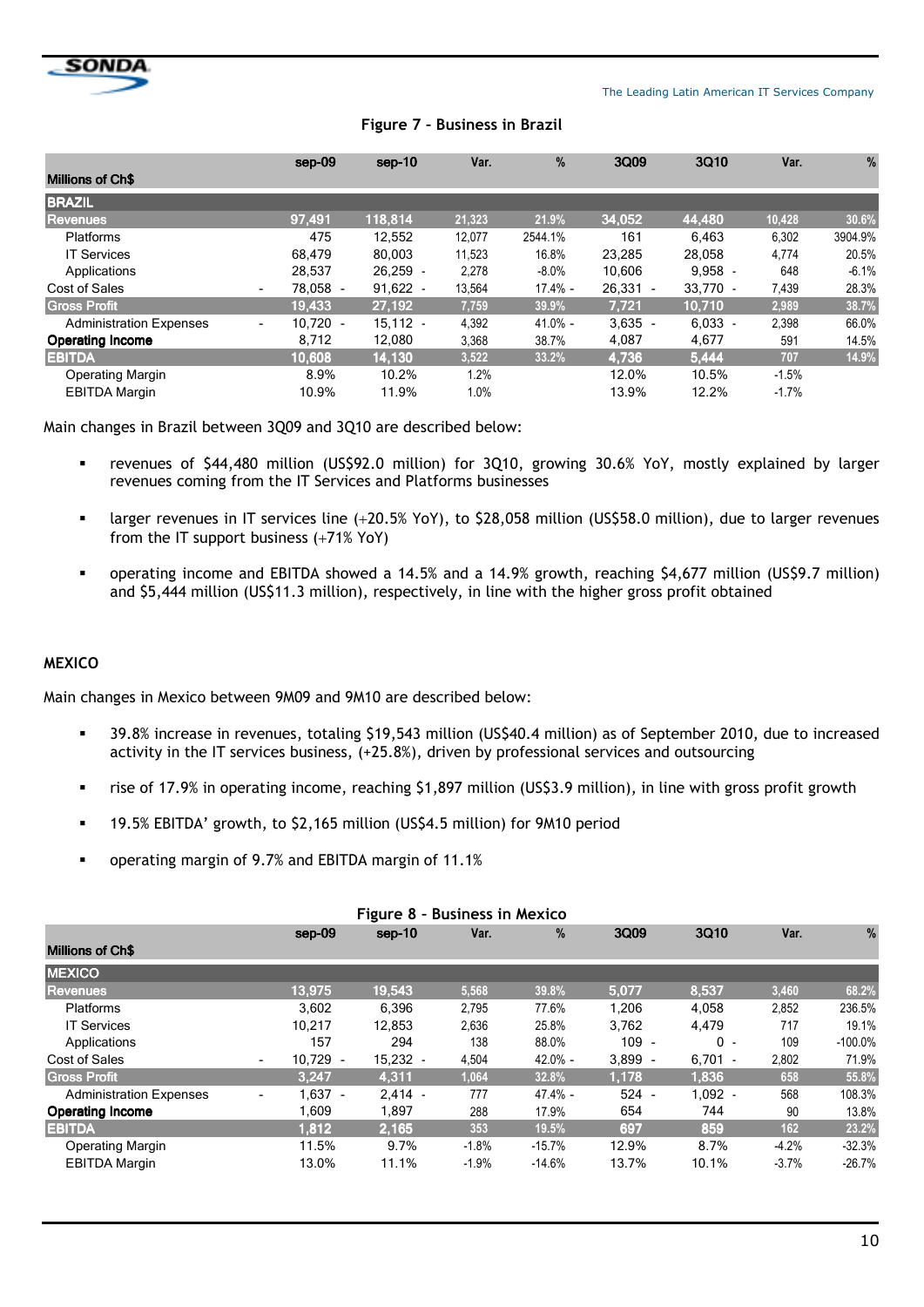## **SONDA**

The Leading Latin American IT Services Company

Main changes in Mexico between 3Q09 and 3Q10 are described below:

- revenues increased by 68.2%, totalizing \$8,537 million (US\$17.7 million) for 3Q10, as a result of higher revenues from the platforms business(+236.5% YoY)
- 13.8% growth in operating income, reaching \$744 million (US\$1.5 million), due to a rise in gross profit
- EBITDA grew by 23.2% to \$859 million (US\$1,8 million), while operating and EBITDA margin reached 8.7% and 10.1%, respectively

## **OPLA (Other countries in Latin America)**

Main changes in OPLA (which includes Argentina, Colombia, Costa Rica, Ecuador, Peru and Uruguay) between 9M09 and 9M10 are described below:

- \$30,666 million (US\$63.4 million) in revenues for the first nine months of 2010, (−4.9% YoY), due to an increase in IT services line (+15.0% YoY), partially offsetting lower revenues from the platforms and applications businesses
- higher revenues for IT services line primarily from Colombia (+\$1,312 million / US\$2.7 million), Costa Rica (+\$645 million / US\$1.3 million), and Argentina (+\$367 million / US\$0.7 million)
- lower revenues from the platforms business, mainly due to a lower volume of sales in Costa Rica and Ecuador, both countries exhibiting a high comparative baseline in 2009
- \$640 million (US\$1.3 million) in lower operating income and \$884 million (US\$1.8 million) in lower EBITDA for 9M10, leading to operating margin and EBITDA margin of 5.4% and 9.7%, respectively, as of September 2010

|                                |   | $sep-09$   | $sep-10$   | Var.     | %          | 3Q09      | 3Q10      | Var.    | %        |
|--------------------------------|---|------------|------------|----------|------------|-----------|-----------|---------|----------|
| <b>Millions of Ch\$</b>        |   |            |            |          |            |           |           |         |          |
| <b>OPLA</b>                    |   |            |            |          |            |           |           |         |          |
| <b>Revenues</b>                |   | 32,238     | $30.666$ . | 1,572    | $-4.9%$    | 9,566     | 9,762     | 196     | 2.1%     |
| <b>Platforms</b>               |   | 15.330     | $12.722 -$ | 2,608    | $-17.0%$   | 3.494     | 3.685     | 190     | 5.4%     |
| <b>IT Services</b>             |   | 11,725     | 13.479     | 1.754    | 15.0%      | 4,190     | 4,401     | 211     | 5.0%     |
| Applications                   |   | 5.183      | $4.465 -$  | 718      | $-13.9%$   | 1.881     | $1.677 -$ | 205     | $-10.9%$ |
| <b>Cost of Sales</b>           | ٠ | $26.772 -$ | 25,765     | 1,007    | $-3.8\%$ - | 7,873 -   | $8,169 -$ | 296     | 3.8%     |
| <b>Gross Profit</b>            |   | 5.467      | $4.901 -$  | 565      | $-10.3%$   | 1,693     | $1.593 -$ | 100     | $-5.9%$  |
| <b>Administration Expenses</b> | ٠ | $3,156 -$  | $3,231 -$  | 75       | $2.4% -$   | $1.154 -$ | 1,108     | 47      | $-4.1%$  |
| <b>Operating Income</b>        |   | 2,310      | $1.670 -$  | 640      | $-27.7%$   | 538       | 485 -     | 53      | $-9.9%$  |
| <b>EBITDA</b>                  |   | 3,861      | $2.977 -$  | 884      | $-22.9%$   | 1.115     | $925 -$   | 190     | $-17.0%$ |
| <b>Operating Margin</b>        |   | 7.2%       | 5.4%       | $-1.7\%$ |            | 5.6%      | 5.0%      | $-0.7%$ |          |
| <b>EBITDA Margin</b>           |   | 12.0%      | 9.7%       | $-2.3%$  |            | 11.7%     | 9.5%      | $-2.2%$ |          |

#### **Figure 9 – Business in OPLA**

Main changes in OPLA between 3Q09 and 3Q10 are described below:

- $\bullet$  \$9,762 million (US\$20.2 million / +2.1% YoY) in revenues, driven by: (i) 5.0% growth in IT services, totaling \$4,401 million (US\$9.1 million) primarily due to greater activity in Colombia, offset by (ii) 10,9% decrease in revenues from the Applications business
- operating income of \$485 million (US\$1.0 million) and EBITDA of \$925 million (US\$1.9 million) for 3Q10, reflecting variations of −9.9% and −17.0% YoY, respectively, leaving operating margin at 5.0% and EBITDA margin at 9.5%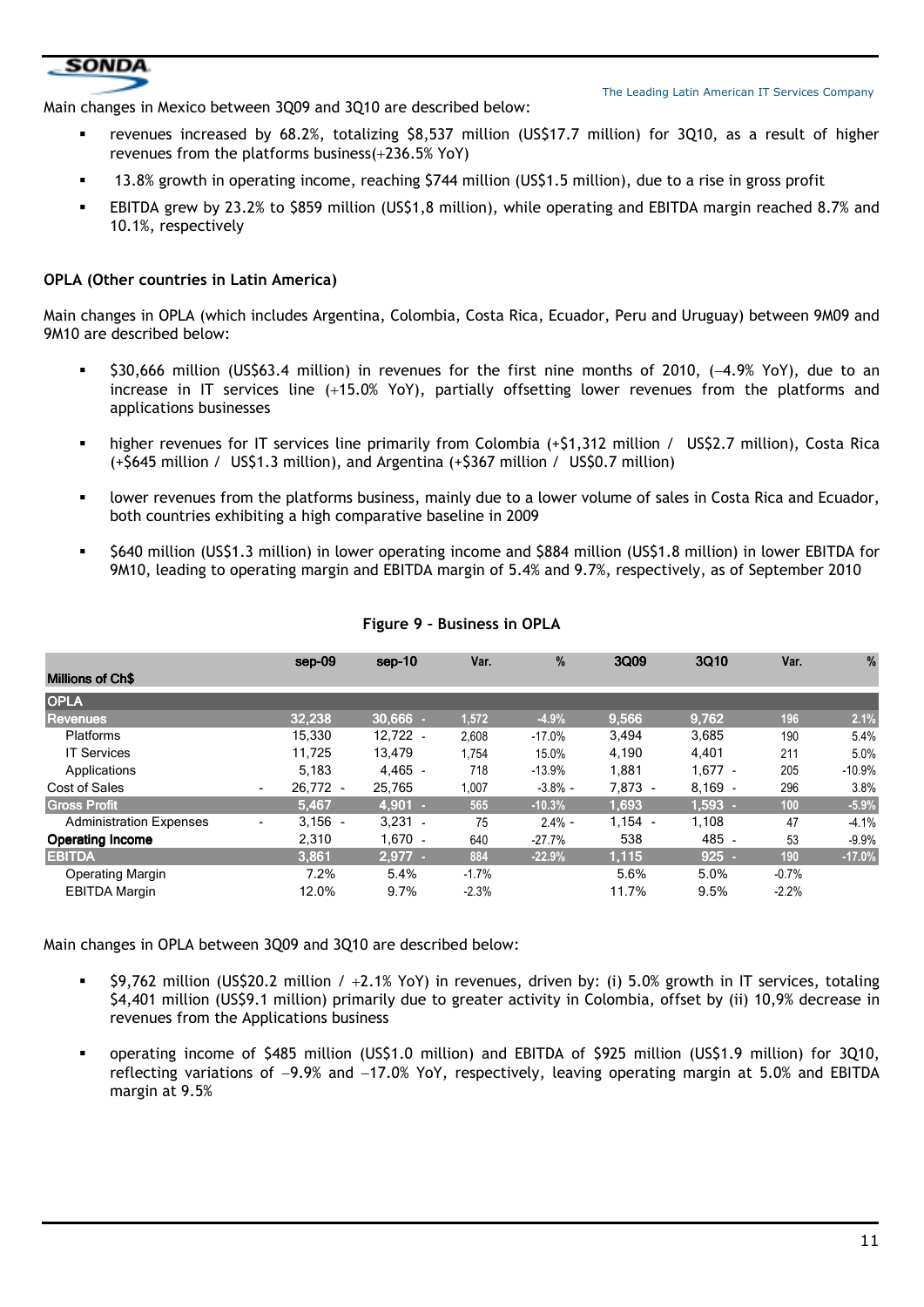

|                                                 |                                       | Figure 10 - Regional Summary |                    |                   |              |               |                    |                   |
|-------------------------------------------------|---------------------------------------|------------------------------|--------------------|-------------------|--------------|---------------|--------------------|-------------------|
|                                                 | sep-09                                | sep-10                       | Var.               | %                 | 3Q09         | 3Q10          | Var.               | %                 |
| <b>Millions of Ch\$</b>                         |                                       |                              |                    |                   |              |               |                    |                   |
| <b>CHILE</b><br><b>Revenues</b>                 | 131,452                               | 143,006                      | 11,554             | 8.8%              | 45,636       | 49,307        | 3,671              | 8.0%              |
| Platforms                                       | 52,707                                | 62,159                       | 9,453              | 17.9%             | 19,650       | 21,968        | 2,317              | 11.8%             |
| <b>IT Services</b>                              | 71,712                                | 73,571                       | 1,860              | 2.6%              | 23,444       | 24,754        | 1,310              | 5.6%              |
| Applications                                    | 7,034                                 | 7,275                        | 241                | 3.4%              | 2,542        | 2,586         | 43                 | 1.7%              |
| Cost of Sales                                   | 101,307 -                             | 108,384 -                    | 7,077              | $7.0% -$          | 36,044 -     | 37,246 -      | 1,202              | 3.3%              |
| <b>Gross Profit</b>                             | 30,145                                | 34,621                       | 4,476              | 14.8%             | 9,592        | 12,061        | 2,469              | 25.7%             |
| <b>Administration Expenses</b>                  | $10,465 -$<br>$\frac{1}{2}$           | 11,934 -                     | 1,468              | 14.0% -           | $3,783 -$    | $3,856 -$     | 74                 | 1.9%              |
| <b>Operating Income</b>                         | 19,679                                | 22,687                       | 3,008              | 15.3%             | 5,809        | 8,205         | 2,396              | 41.2%             |
| <b>EBITDA</b>                                   | 31,821                                | 33,066                       | 1,245              | 3.9%              | 9,749        | 11,727        | 1,978              | 20.3%             |
| <b>Operating Margin</b>                         | 15.0%                                 | 15.9%                        | 0.9%               |                   | 12.7%        | 16.6%         | 3.9%               |                   |
| <b>EBITDA Margin</b>                            | 24.2%                                 | 23.1%                        | $-1.1%$            |                   | 21.4%        | 23.8%         | 2.4%               |                   |
| <b>BRAZIL</b>                                   |                                       |                              |                    |                   |              |               |                    |                   |
| <b>Revenues</b>                                 | 97,491                                | 118,814                      | 21,323             | 21.9%             | 34,052       | 44,480        | 10,428             | 30.6%             |
| Platforms                                       | 475                                   | 12,552                       | 12,077             | 2544.1%           | 161          | 6,463         | 6,302              | 3904.9%           |
| <b>IT Services</b>                              | 68,479                                | 80,003                       | 11,523             | 16.8%             | 23,285       | 28,058        | 4,774              | 20.5%             |
| Applications                                    | 28,537                                | 26,259 -                     | 2,278              | $-8.0%$           | 10,606       | $9,958 -$     | 648                | $-6.1%$           |
| Cost of Sales                                   | 78,058 -                              | 91,622 -                     | 13,564             | 17.4% -           | $26,331 -$   | 33,770 -      | 7,439              | 28.3%             |
| <b>Gross Profit</b>                             | 19,433                                | 27,192                       | 7,759              | 39.9%             | 7,721        | 10,710        | 2,989              | 38.7%             |
| <b>Administration Expenses</b>                  | $10,720 -$<br>$\frac{1}{2}$           | $15,112 -$                   | 4,392              | 41.0% -           | $3,635 -$    | $6,033 -$     | 2,398              | 66.0%             |
| <b>Operating Income</b>                         | 8,712                                 | 12,080                       | 3,368              | 38.7%             | 4,087        | 4,677         | 591                | 14.5%             |
| <b>EBITDA</b>                                   | 10,608                                | 14,130                       | 3,522              | 33.2%             | 4,736        | 5,444         | 707                | 14.9%             |
| <b>Operating Margin</b>                         | 8.9%                                  | 10.2%                        | 1.2%               |                   | 12.0%        | 10.5%         | $-1.5%$            |                   |
| <b>EBITDA Margin</b>                            | 10.9%                                 | 11.9%                        | 1.0%               |                   | 13.9%        | 12.2%         | $-1.7%$            |                   |
| <b>MEXICO</b>                                   |                                       |                              |                    |                   |              |               |                    |                   |
| <b>Revenues</b>                                 | 13,975                                | 19,543                       | 5,568              | 39.8%             | 5,077        | 8,537         | 3,460              | 68.2%             |
| Platforms                                       | 3,602                                 | 6,396                        | 2,795              | 77.6%             | 1,206        | 4,058         | 2,852              | 236.5%            |
| <b>IT Services</b>                              | 10,217                                | 12,853                       | 2,636              | 25.8%             | 3,762        | 4,479         | 717                | 19.1%             |
| Applications                                    | 157                                   | 294                          | 138                | 88.0%             | $109 -$      | $0 -$         | 109                | $-100.0%$         |
| Cost of Sales                                   | 10,729 -                              | 15,232 -                     | 4,504              | 42.0% -           | 3,899 -      | $6,701 -$     | 2,802              | 71.9%             |
| <b>Gross Profit</b>                             | 3,247                                 | 4,311                        | 1,064              | 32.8%             | 1,178        | 1,836         | 658                | 55.8%             |
| <b>Administration Expenses</b>                  | $1,637 -$<br>$\frac{1}{2}$            | $2,414 -$                    | 777                | 47.4% -           | 524 -        | $1,092 -$     | 568                | 108.3%            |
| <b>Operating Income</b>                         | 1,609                                 | 1,897                        | 288                | 17.9%             | 654          | 744           | 90                 | 13.8%             |
| <b>EBITDA</b>                                   | 1,812<br>11.5%                        | 2,165<br>9.7%                | 353                | 19.5%<br>$-15.7%$ | 697<br>12.9% | 859           | 162                | 23.2%<br>$-32.3%$ |
| <b>Operating Margin</b><br><b>EBITDA Margin</b> | 13.0%                                 | 11.1%                        | $-1.8%$<br>$-1.9%$ | $-14.6%$          | 13.7%        | 8.7%<br>10.1% | $-4.2%$<br>$-3.7%$ | $-26.7%$          |
| <b>OPLA</b>                                     |                                       |                              |                    |                   |              |               |                    |                   |
| <b>Revenues</b>                                 | 32,238                                | $30,666$ -                   | 1,572              | $-4.9%$           | 9,566        | 9,762         | 196                | 2.1%              |
| Platforms                                       | 15,330                                | $12,722 -$                   | 2,608              | $-17.0%$          | 3,494        | 3,685         | 190                | 5.4%              |
| <b>IT Services</b>                              | 11,725                                | 13,479                       | 1,754              | 15.0%             | 4,190        | 4,401         | 211                | 5.0%              |
| Applications                                    | 5,183                                 | 4,465 -                      | 718                | $-13.9%$          | 1,881        | $1,677 -$     | 205                | $-10.9%$          |
| Cost of Sales                                   | 26,772 -                              | 25,765                       | 1,007              | $-3.8%$ -         | 7,873 -      | $8,169 -$     | 296                | 3.8%              |
| <b>Gross Profit</b>                             | 5,467                                 | $4,901 -$                    | 565                | $-10.3%$          | 1,693        | $1,593 -$     | 100                | $-5.9%$           |
| <b>Administration Expenses</b>                  | $3,156 -$<br>$\overline{\phantom{0}}$ | $3,231 -$                    | 75                 | $2.4% -$          | $1,154 -$    | 1,108         | 47                 | $-4.1%$           |
| <b>Operating Income</b>                         | 2,310                                 | $1,670 -$                    | 640                | $-27.7%$          | 538          | 485 -         | 53                 | $-9.9%$           |
| <b>EBITDA</b>                                   | 3,861                                 | $2,977$ .                    | 884                | $-22.9%$          | 1,115        | $925$ .       | 190                | $-17.0%$          |
| <b>Operating Margin</b>                         | 7.2%                                  | 5.4%                         | $-1.7%$            |                   | 5.6%         | 5.0%          | $-0.7%$            |                   |
| <b>EBITDA Margin</b>                            | 12.0%                                 | 9.7%                         | $-2.3%$            |                   | 11.7%        | 9.5%          | $-2.2%$            |                   |
| <b>CONSOLIDATED TOTAL</b><br><b>Revenues</b>    | 275,156                               | 312,029                      | 36,873             | 13.4%             | 94,331       | 112,087       | 17,755             | 18.8%             |
| Platforms                                       | 72,113                                | 93,830                       | 21,717             | 30.1%             | 24,512       | 36,173        | 11,662             | 47.6%             |
| <b>IT Services</b>                              | 162,133                               | 179,905                      | 17,772             | 11.0%             | 54,681       | 61,692        | 7,011              | 12.8%             |
| Applications                                    | 40,910                                | 38,293 -                     | 2,617              | $-6.4%$           | 15,138       | 14,221 -      | 918                | $-6.1%$           |
| Cost of Sales                                   | 216,865 -                             | 241,003 -                    | 24,138             | $11.1% -$         | 74,147 -     | 85,886 -      | 11,740             | 15.8%             |
| <b>Gross Profit</b>                             | 58,291                                | 71,026                       | 12,735             | 21.8%             | 20,184       | 26,200        | 6,016              | 29.8%             |
| <b>Administration Expenses</b>                  | 25,979 -<br>$\overline{\phantom{0}}$  | $32,691 -$                   | 6,712              | 25.8% -           | $9,096 -$    | $12,089 -$    | 2,992              | 32.9%             |
| <b>Operating Income</b>                         | 32,311                                | 38,334                       | 6,023              | 18.6%             | 11,088       | 14,111        | 3,023              | 27.3%             |
| <b>EBITDA</b>                                   | 48,102                                | 52,338                       | 4,236              | 8.8%              | 16,298       | 18,954        | 2,657              | 16.3%             |
| <b>Operating Margin</b>                         | 11.7%                                 | 12.3%                        | 0.5%               |                   | 11.8%        | 12.6%         | 0.8%               |                   |
| <b>EBITDA Margin</b>                            | 17.5%                                 | 16.8%                        | $-0.7%$            |                   | 17.3%        | 16.9%         | $-0.4%$            |                   |
|                                                 |                                       |                              |                    |                   |              |               |                    |                   |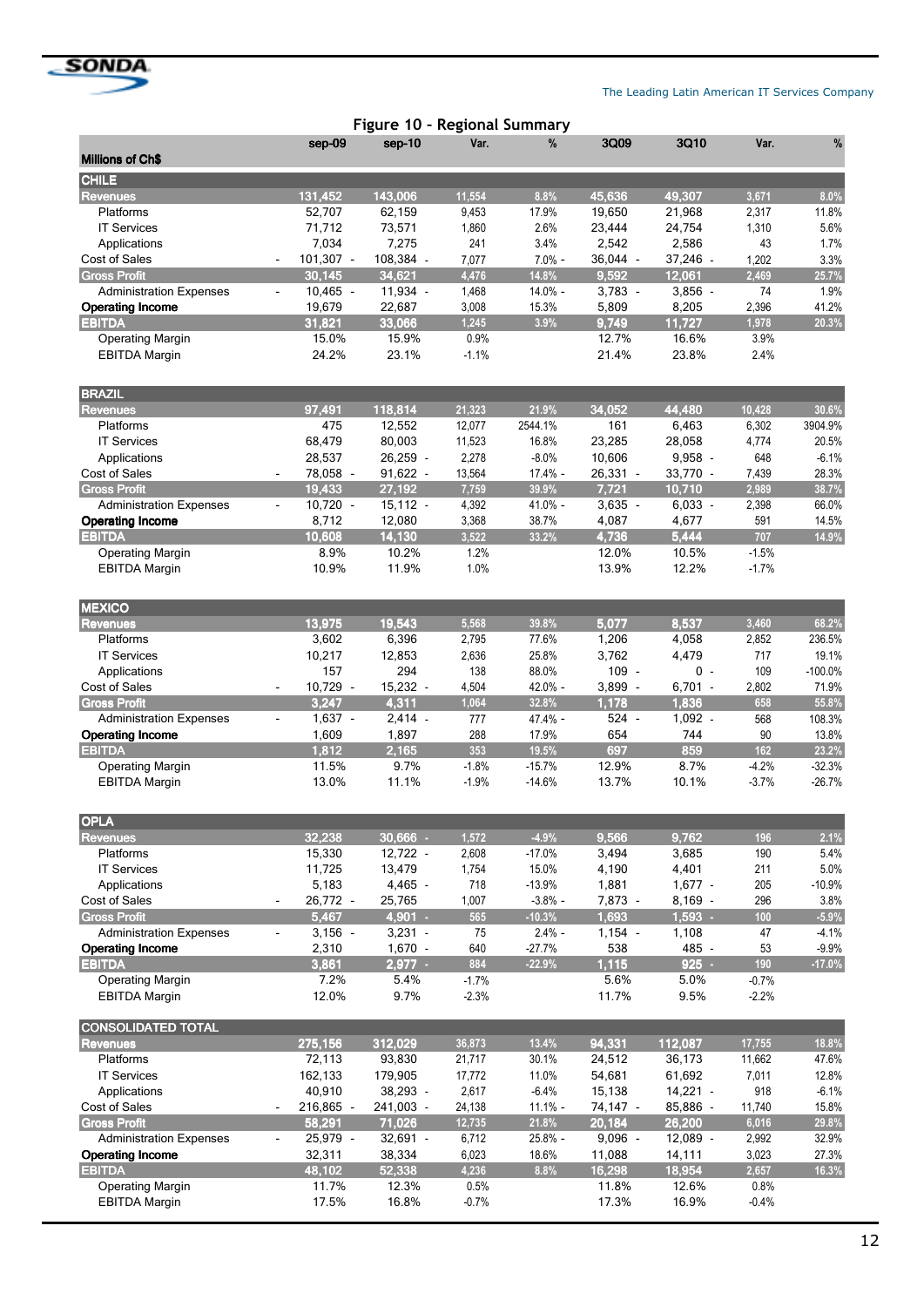

#### **4. ANALYSIS OF CONSOLIDATED BALANCE SHEET**

#### **ASSETS**

Total assets amounted to \$506,897 million (US\$1,048.1 million) as of September 30, 2010, with a rise of 11.8% when compared to December 31, 2009. This was mainly due to an increase of 25.8% in non-current assets, totaling \$243,150 million (US\$502.7 million). Main facts explaining these changes are:

- 34.9% increase in goodwill and Intangible Assets, reaching \$152,196 million (US\$314.7 million), primarily as a result of Telsinc, Softeam, Kaizen and NextiraOne acquisitions
- rise of 20.3% in deferred taxes, totaling \$15,250 million (US\$31.5 million) as of September 30, 2010
- 5.4% increase in Plant, Property and Equipment, net , with a final balance of \$53,561 million (US\$110.7 million) as of September 30, 2010

The company continued showing an adequate liquidity position as of September 30, 2010, with a current ratio of 2.27x and a quick ratio of 1.55x. On the other hand, working capital dropped by 15.6%, from \$174,867 million (US\$361.5 million) to \$147,552 million (US\$305.0 million) as of September 30, 2010.

#### **LIABILITIES**

Total liabilities reached \$210,959 million (US\$436.1 million) as of September 30, 2010, reflecting a rise of 26.8% regarding December 31, 2009, mainly as a consequence of a 49.3% increase in current liabilities, which reached a final balance of \$116,225 million (US\$240.3 million). Main changes are presented below:

- 113.2% growth in accounts payable and other payables, when compared to December 31, 2009, with a final balance of \$50,133 million (US\$103.6 million)
- rise of 192.2% in deferred revenues, totalizing \$12,926 million (US\$26.7 million)

Debt level remained low and controlled at the end of the first nine months of 2010, with a 0.72x financial leverage (D/E) and a 11.79x financial expenses coverage.

## **SHAREHOLDER'S EQUITY**

Shareholders' equity attributable to the owners of the company, reached \$292,475 million (US\$604.7 million) as of September 30, 2010, showing an increase of 3.2% growth regarding December 31, 2009. This was mostly due to an increase in retained earnings (\$13,866 million / US\$28.7 million), partially offset by a decrease in the other reserves account (\$4,864 million / US\$ 10.0 million).

In terms of annualized profitability, ROE rose by 180 bp when compared to December 31, 2009 and reached 13.2% as of September 30, 2010, while ROA increased 90 bp, to reach 8.4%. Both indicators exceeded those reported as of December 31, 2009, basically as a result of the higher annualized net income obtained for the first nine months of the 2010.